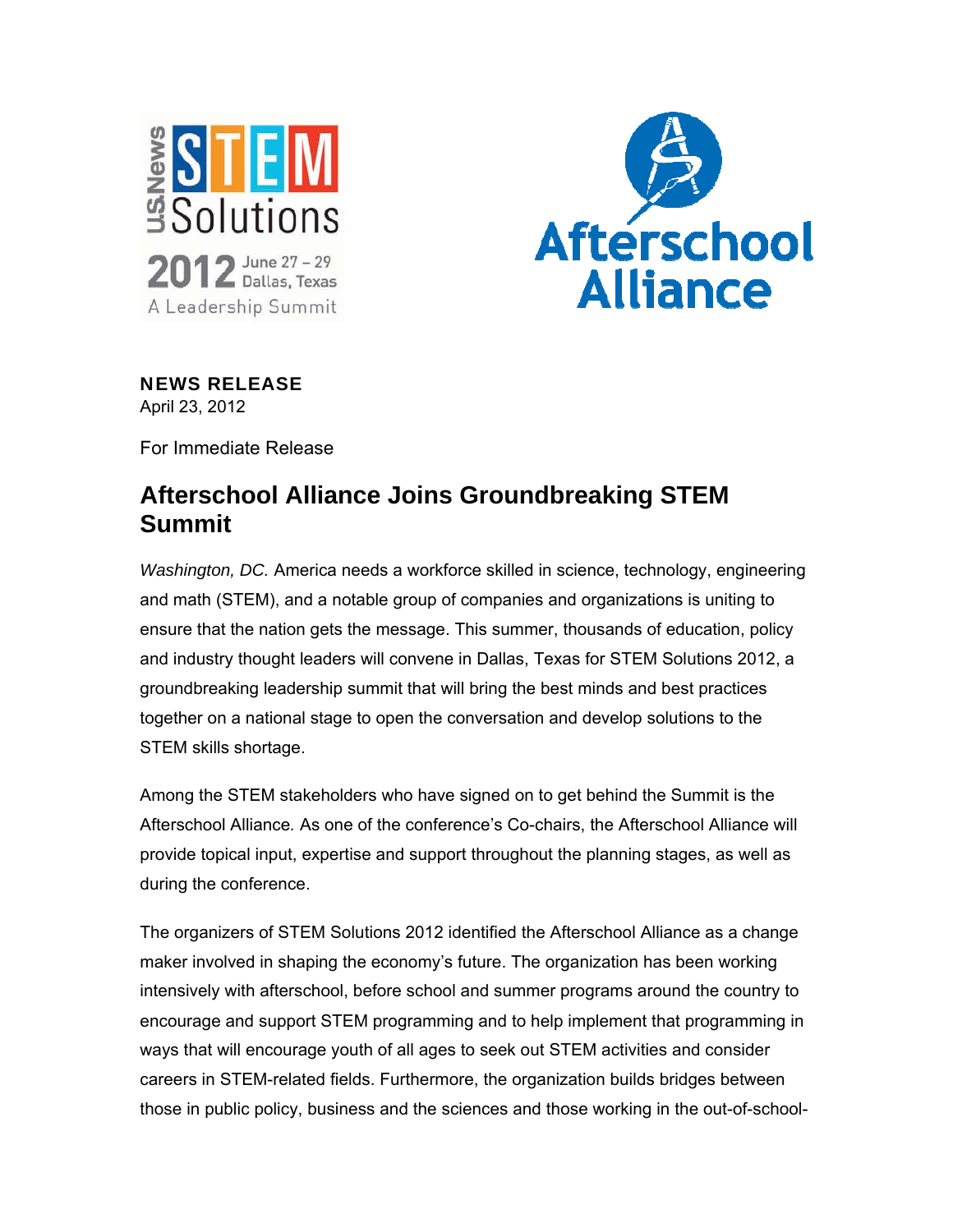time field to raise awareness about the educational, hands-on learning opportunities that afterschool, before school and summer programs offer to students.



According to **Anita Krishnamurthi, PhD**, Director of STEM Policy, the Afterschool Alliance, "Our organization is participating in STEM Solutions because it offers a wonderful opportunity to connect with some of the leading minds working to advance STEM education in this country. We consider this a stellar opportunity to bring messages about the importance of STEM in afterschool to public policy, science, business,

community and other leaders and practitioners. We want to invite those in related fields to learn more about the opportunities for STEM education in afterschool programs, to invite them to participate in our local *Lights On Afterschool* events this fall, and to engage with our community in other ways."

Event organizers, *U.S. News & World* Report, Innovate+Educate and STEMConnector™ have enthusiastically welcomed the group's involvement. *"*STEMconnector is so proud that the Afterschool Alliance is committing its strong voice and resources towards addressing one of the most pressing issues facing America's economic future. We respect and admire the Afterschool Alliance's work and look forward to their critical contributions to the STEM Solutions Conference in Dallas," said Edie Fraser, CEO of STEMConnector.

To learn more about how you can help shape our nation's future by participating in STEM Solutions 2012, visit www.USNewsSTEMSolutions.com. To learn more about the Afterschool Alliance's STEM work, please visit www.afterschoolalliance.org/STEM. The Afterschool Alliance has negotiated a special program rate for its network of contacts who register using code ASA002.